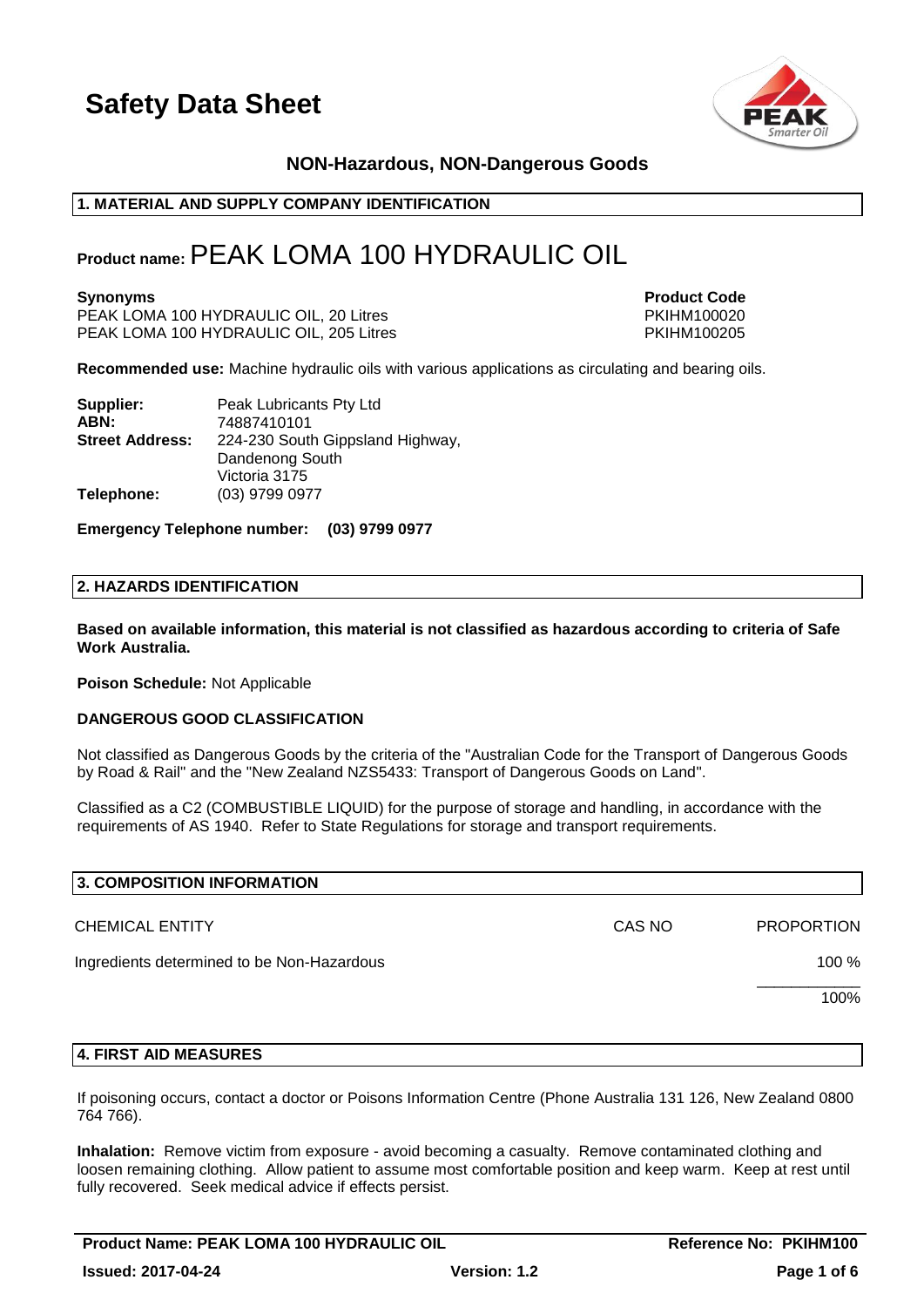

**Skin Contact:** If skin or hair contact occurs, remove contaminated clothing and flush skin and hair with running water. If swelling, redness, blistering or irritation occurs seek medical assistance.

**Eye contact:** If in eyes wash out immediately with water. In all cases of eye contamination it is a sensible precaution to seek medical advice.

**Ingestion:** Rinse mouth with water. If swallowed, do NOT induce vomiting. Give a glass of water to drink. Never give anything by the mouth to an unconscious patient. If vomiting occurs give further water. Seek medical advice.

**PPE for First Aiders:** Wear safety shoes, overalls, gloves, safety glasses, respirator. Use with adequate ventilation. If inhalation risk exists wear organic vapour/particulate respirator meeting the requirements of AS/NZS 1715 and AS/NZS 1716. Available information suggests that gloves made from nitrile rubber should be suitable for intermittent contact. However, due to variations in glove construction and local conditions, the user should make a final assessment. Always wash hands before smoking, eating, drinking or using the toilet. Wash contaminated clothing and other protective equipment before storing or re-using.

**Notes to physician:** Treat symptomatically.

### **5. FIRE FIGHTING MEASURES**

**Hazchem Code:** Not applicable.

**Suitable extinguishing media:** If material is involved in a fire use water fog (or if unavailable fine water spray), alcohol resistant foam, standard foam, dry agent (carbon dioxide, dry chemical powder).

**Specific hazards:** Combustible liquid.

**Fire fighting further advice:** On burning or decomposing may emit toxic fumes. Fire fighters to wear selfcontained breathing apparatus and suitable protective clothing if risk of exposure to vapour or products of combustion or decomposition.

### **6. ACCIDENTAL RELEASE MEASURES**

### **SMALL SPILLS**

Wear protective equipment to prevent skin and eye contamination. Avoid inhalation of vapours or dust. Wipe up with absorbent (clean rag or paper towels). Collect and seal in properly labelled containers or drums for disposal.

### **LARGE SPILLS**

Clear area of all unprotected personnel. Slippery when spilt. Avoid accidents, clean up immediately. Wear protective equipment to prevent skin and eye contamination and the inhalation of vapours. Work up wind or increase ventilation. Contain - prevent run off into drains and waterways. Use absorbent (soil, sand or other inert material). Collect and seal in properly labelled containers or drums for disposal. If contamination of crops, sewers or waterways has occurred advise local emergency services.

### **Dangerous Goods - Initial Emergency Response Guide No:** Not applicable

### **7. HANDLING AND STORAGE**

**Handling:** Avoid eye contact and repeated or prolonged skin contact. Avoid inhalation of vapour, mist or aerosols.

**Storage:** Store in a cool, dry, well-ventilated place and out of direct sunlight. Store away from foodstuffs. Store away from incompatible materials described in Section 10. Store away from sources of heat and/or ignition. Keep container standing upright. Keep containers closed when not in use - check regularly for leaks.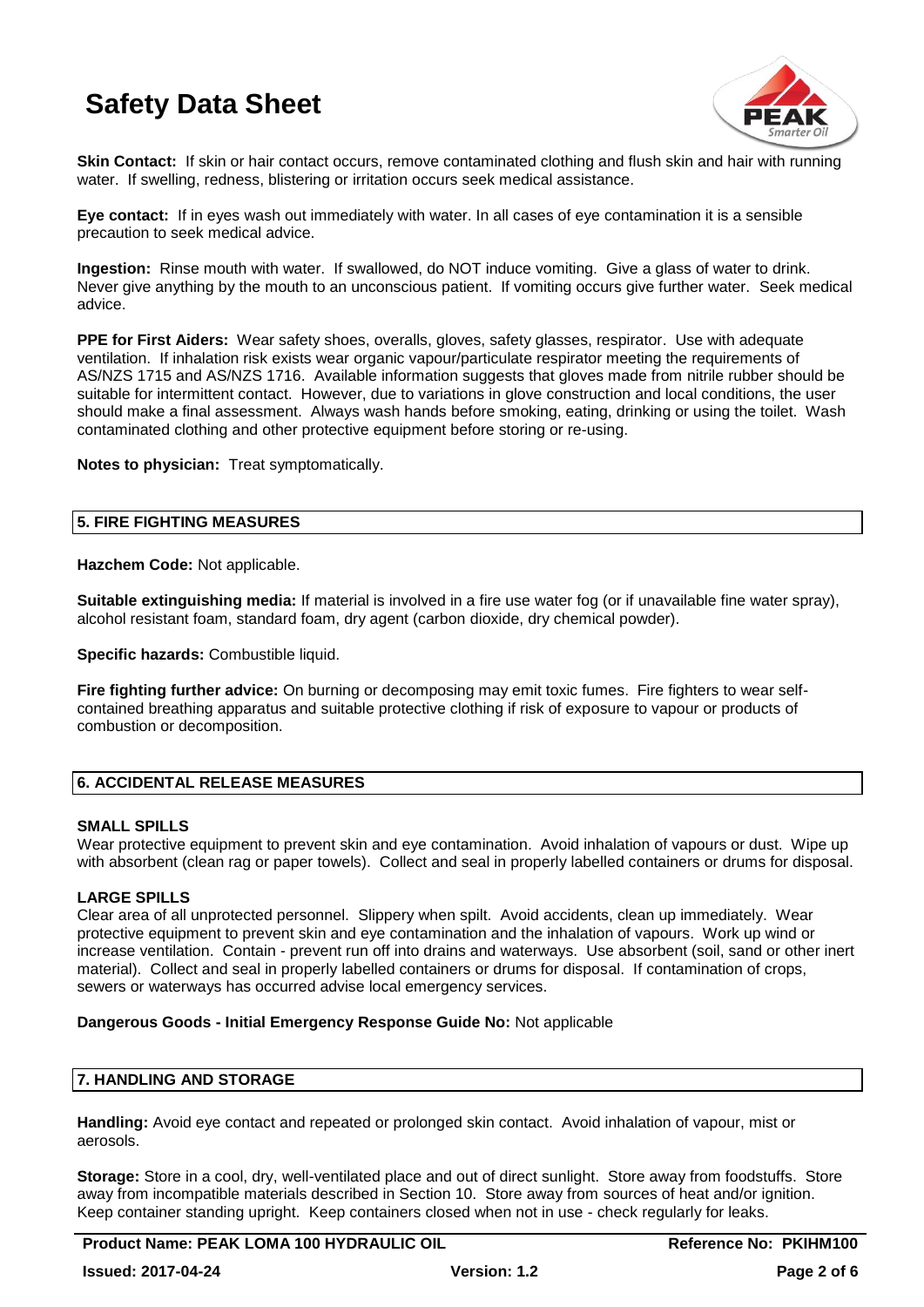

Classified as a C2 (COMBUSTIBLE LIQUID) for the purpose of storage and handling, in accordance with the requirements of AS 1940. Refer to State Regulations for storage and transport requirements.

### **8. EXPOSURE CONTROLS / PERSONAL PROTECTION**

**National occupational exposure limits:** No value assigned for this specific material by Safe Work Australia.

**Biological Limit Values:** As per the "National Model Regulations for the Control of Workplace Hazardous Substances (Safe Work Australia)" the ingredients in this material do not have a Biological Limit Allocated.

**Engineering Measures:** Natural ventilation should be adequate under normal use conditions.

**Personal Protection Equipment:** SAFETY SHOES, OVERALLS, GLOVES, SAFETY GLASSES, RESPIRATOR.

Personal protective equipment (PPE) must be suitable for the nature of the work and any hazard associated with the work as identified by the risk assessment conducted.

Wear safety shoes, overalls, gloves, safety glasses, respirator. Use with adequate ventilation. If inhalation risk exists wear organic vapour/particulate respirator meeting the requirements of AS/NZS 1715 and AS/NZS 1716. Available information suggests that gloves made from nitrile rubber should be suitable for intermittent contact. However, due to variations in glove construction and local conditions, the user should make a final assessment. Always wash hands before smoking, eating, drinking or using the toilet. Wash contaminated clothing and other protective equipment before storing or re-using.

**Hygiene measures:** Keep away from food, drink and animal feeding stuffs. When using do not eat, drink or smoke. Wash hands prior to eating, drinking or smoking. Avoid contact with clothing. Avoid eye contact and repeated or prolonged skin contact. Avoid inhalation of vapour, mist or aerosols. Ensure that eyewash stations and safety showers are close to the workstation location.

### **9. PHYSICAL AND CHEMICAL PROPERTIES**

| Form:<br>Colour:<br>Odour:                                                                                                                                                                                                                                                                                                                | Liquid<br>N Av<br>Characterisitc |                                                                                                                                 |
|-------------------------------------------------------------------------------------------------------------------------------------------------------------------------------------------------------------------------------------------------------------------------------------------------------------------------------------------|----------------------------------|---------------------------------------------------------------------------------------------------------------------------------|
| Solubility:<br><b>Specific Gravity:</b><br>Density:<br><b>Relative Vapour Density (air=1):</b><br>Vapour Pressure (20 °C):<br>Flash Point (°C):<br>Flammability Limits (%):<br><b>Autoignition Temperature (°C):</b><br>Melting Point/Range (°C):<br><b>Boiling Point/Range (°C):</b><br>pH:<br><b>Viscosity:</b><br>Total VOC (g/Litre): |                                  | N Av<br>N Av<br>0.8860 g/mL $@$ 15°C<br>N Av<br>N Av<br>> 210<br>N Av<br>N Av<br>N Av<br>N Av<br>N Av<br>100 cSt @ 40°C<br>N Av |

(Typical values only - consult specification sheet)  $N Av = Not available, N App = Not applicable$ 

### **10. STABILITY AND REACTIVITY**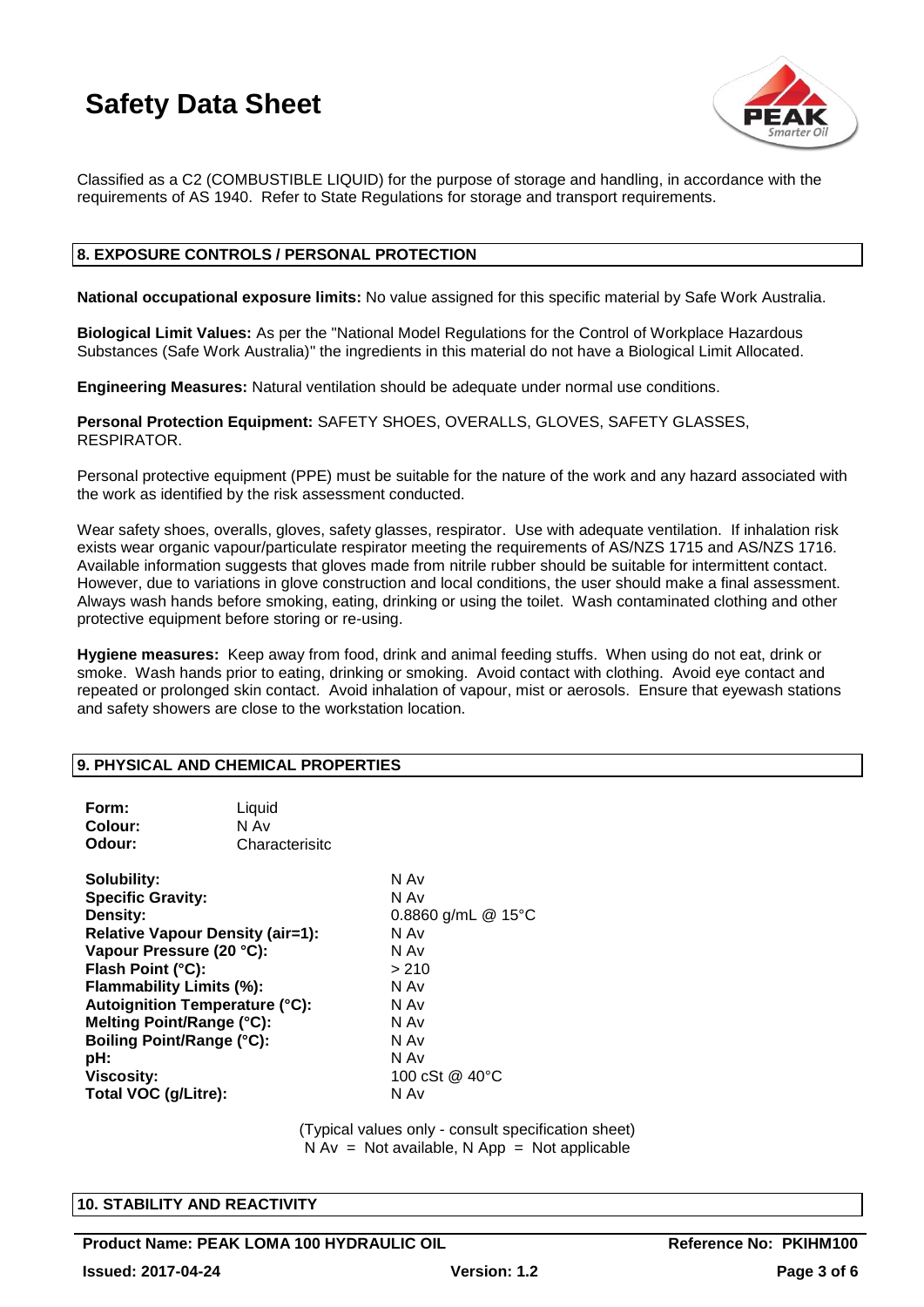

**Chemical stability:** This material is thermally stable when stored and used as directed.

**Conditions to avoid:** Elevated temperatures and sources of ignition.

**Incompatible materials:** Oxidising agents.

**Hazardous decomposition products:** Oxides of carbon and nitrogen, smoke and other toxic fumes.

**Hazardous reactions:** No known hazardous reactions.

### **11. TOXICOLOGICAL INFORMATION**

No adverse health effects expected if the product is handled in accordance with this Safety Data Sheet and the product label. Symptoms or effects that may arise if the product is mishandled and overexposure occurs are:

### **Acute Effects**

**Inhalation:** Material may be an irritant to mucous membranes and respiratory tract.

**Skin contact:** Contact with skin may result in irritation.

**Ingestion:** Swallowing can result in nausea, vomiting and irritation of the gastrointestinal tract.

**Eye contact:** May be an eye irritant.

### **Acute toxicity**

**Inhalation:** This material has been classified as non-hazardous. Acute toxicity estimate (based on ingredients): LC50 > 20.0 mg/L for vapours or LC50 > 5.0 mg/L for dust and mist or LC50 > 20,000 ppm for gas

**Skin contact:** This material has been classified as non-hazardous. Acute toxicity estimate (based on ingredients): >2,000 mg/Kg bw

**Ingestion:** This material has been classified as non-hazardous. Acute toxicity estimate (based on ingredients): >2,000 mg/Kg bw

**Corrosion/Irritancy:** Eye: this material has been classified as not corrosive or irritating to eyes. Skin: this material has been classified as not corrosive or irritating to skin.

**Sensitisation:** Inhalation: this material has been classified as not a respiratory sensitiser. Skin: this material has been classified as not a skin sensitiser.

**Aspiration hazard:** This material has been classified as non-hazardous.

**Specific target organ toxicity (single exposure):** This material has been classified as non-hazardous.

### **Chronic Toxicity**

**Mutagenicity:** This material has been classified as non-hazardous.

**Carcinogenicity:** This material has been classified as non-hazardous.

**Reproductive toxicity (including via lactation):** This material has been classified as non-hazardous.

**Specific target organ toxicity (repeat exposure):** This material has been classified as non-hazardous.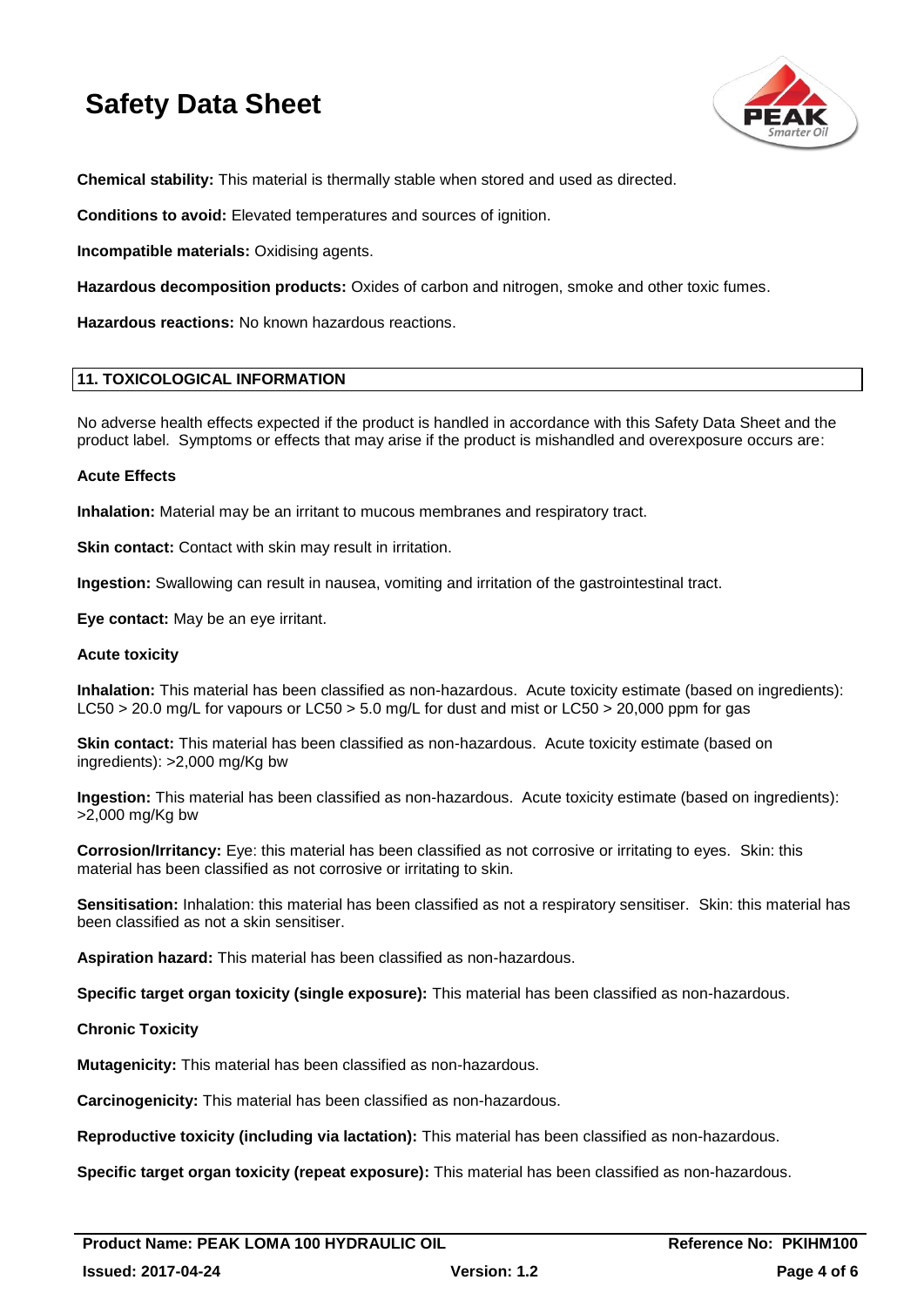

### **12. ECOLOGICAL INFORMATION**

Avoid contaminating waterways.

**Acute aquatic hazard:** This material has been classified as non-hazardous. Acute toxicity estimate (based on ingredients): >100 mg/L

**Long-term aquatic hazard:** This material has been classified as non-hazardous. Non-rapidly or rapidly degradable substance for which there are adequate chronic toxicity data available OR in the absence of chronic toxicity data, Acute toxicity estimate (based on ingredients): >100 mg/L, where the substance is not rapidly degradable and/or BCF  $<$  500 and/or log  $K_{ow}$   $<$  4.

**Ecotoxicity:** No information available.

**Persistence and degradability:** No information available.

**Bioaccumulative potential:** No information available.

**Mobility:** No information available.

### **13. DISPOSAL CONSIDERATIONS**

Persons conducting disposal, recycling or reclamation activities should ensure that appropriate personal protection equipment is used, see "Section 8. Exposure Controls and Personal Protection" of this SDS.

If possible material and its container should be recycled. If material or container cannot be recycled, dispose in accordance with local, regional, national and international Regulations.

### **14. TRANSPORT INFORMATION**

### **ROAD AND RAIL TRANSPORT**

Not classified as Dangerous Goods by the criteria of the "Australian Code for the Transport of Dangerous Goods by Road & Rail" and the "New Zealand NZS5433: Transport of Dangerous Goods on Land".

#### **MARINE TRANSPORT**

Not classified as Dangerous Goods by the criteria of the International Maritime Dangerous Goods Code (IMDG Code) for transport by sea.

### **AIR TRANSPORT**

Not classified as Dangerous Goods by the criteria of the International Air Transport Association (IATA) Dangerous Goods Regulations for transport by air.

### **15. REGULATORY INFORMATION**

### **This material is not subject to the following international agreements:**

Montreal Protocol (Ozone depleting substances) The Stockholm Convention (Persistent Organic Pollutants) The Rotterdam Convention (Prior Informed Consent) Basel Convention (Hazardous Waste) International Convention for the Prevention of Pollution from Ships (MARPOL)

### **This material/constituent(s) is covered by the following requirements:**

• All components of this product are listed on or exempt from the Australian Inventory of Chemical Substances (AICS).

• All components of this product are listed on or exempt from the New Zealand Inventory of Chemical